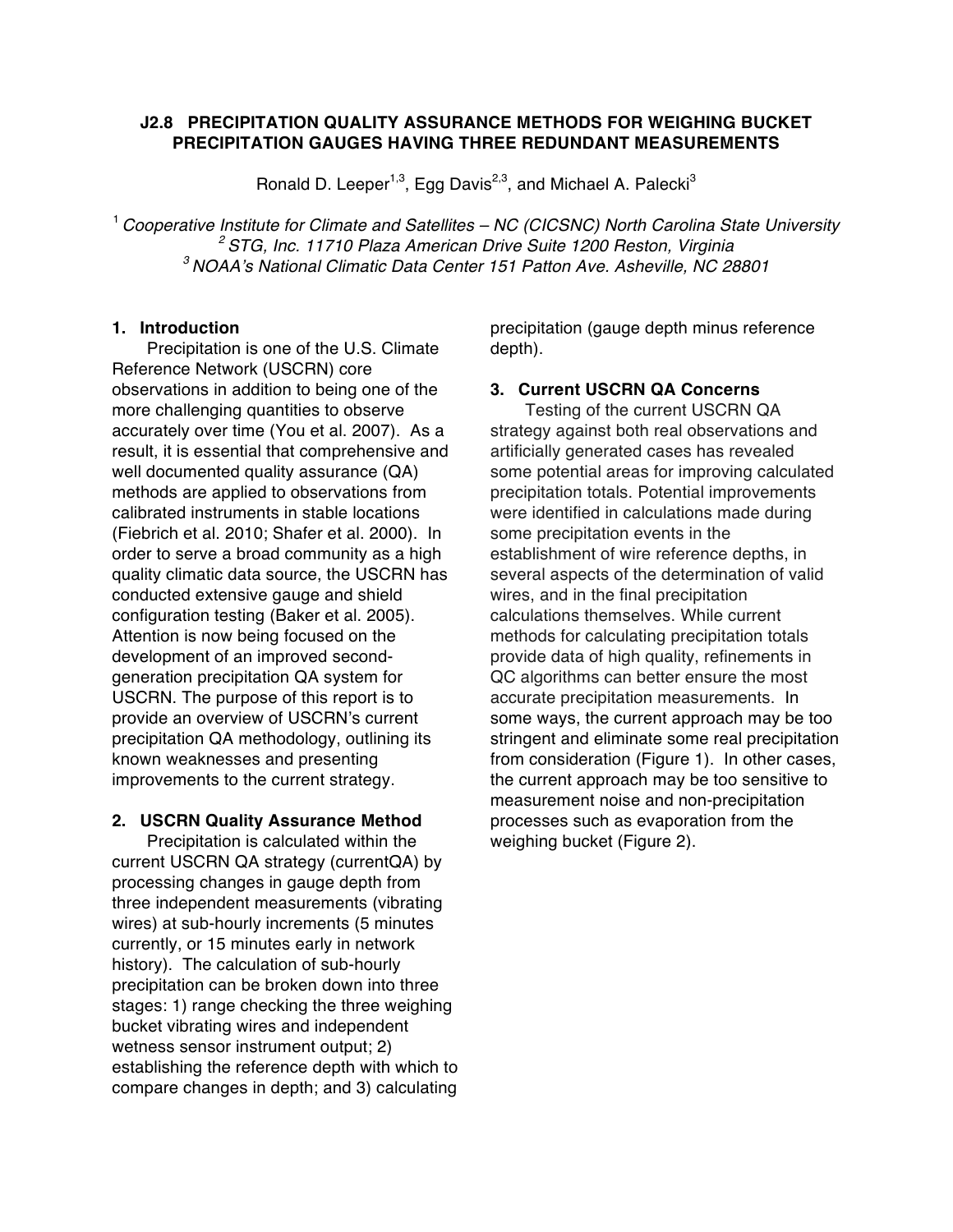

Figure 1. Sioux Falls, SD, record for a light precipitation event that triggered a tipping bucket response (green bar) but did not result in calculated precipitation in the data base from the weighing bucket gauge (no black bar). The actual depth change during the period was over 0.2 mm between the lowest and highest depths of wire 2 (blue), but results between wires did not agree simultaneously, the reference depth started to rise (red), and the small event was missed.



Figure 2. Sioux Falls, SD, record for a light precipitation event that triggered a larger tipping bucket response (green bar) than weighing bucket gauge response (black bar). Evaporation brought the wire 1 depth down (blue) prior to the start of precipitation, while the reference depth (red) stayed higher due to averaging over two hours, resulting in the weighing bucket calculation being 0.4 mm less.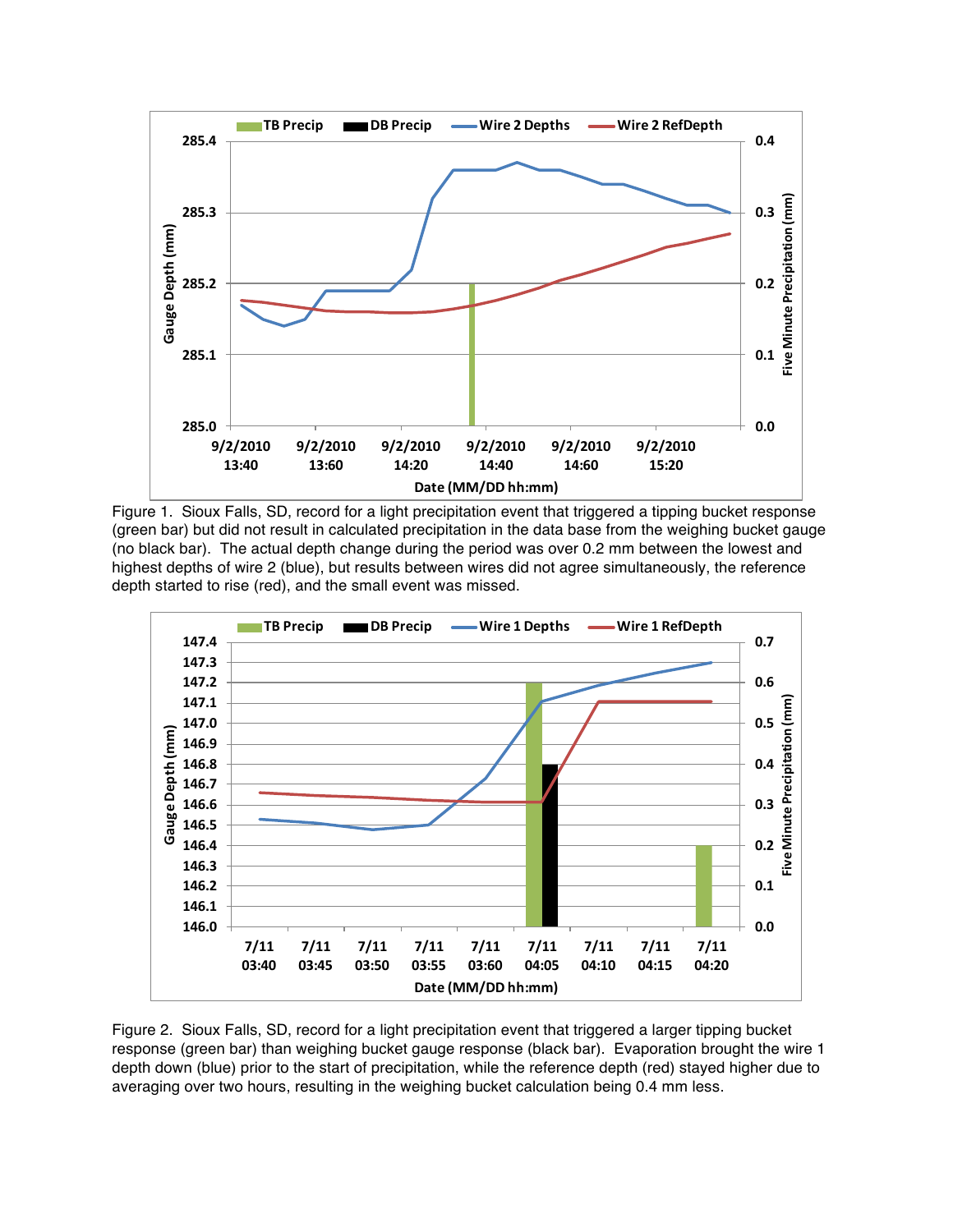## **4. Quality Assurance Improvements**

Improvements to the current precipitation QA method were considered in two contexts. First, incremental adjustments (incrementQA) were made to the current QA strategy, allowing it to evolve as modifications were identified. Once completed, the incrementQA approach would resemble the original algorithm. Additionally, a second approach, weighted average (weightedAvgQA), was designed to be a computationally efficient method with limited sensitivity to the previously disclosed issues, and capable of meeting USCRN operational demands (precipitation calculated at sub-hour increments to the nearest tenth of a millimeter). A bulleted list summarizing each of these QA procedures are provided below:

## **Incremental QA 4.1**

- Verify the weighing bucket gauge depths over the previous two hours are valid
- Calculate a weighted average reference depth from valid sub-hourly gauge depths with weights assigned based on proximity to current time step (values from time steps close to the present are weighted more than earlier values)
- Calculate wire deltas (wire depth minus reference depth) and delta variance (squared difference from the mean of the three deltas for each sub-hourly period)
- Ensure deltas and average delta variance are in range
- Compare wire deltas and select wires with preference given to the wire with the least amount noise (delta variance)
- Calculate precipitation as a weighted average from healthy wires with weights inversely proportional to delta variance
- Round sub-hourly precipitation to the nearest tenth of a millimeter such that the hourly sum is unchanged.

## **Weighted Average QA 4.2**

- Calculate sub-hourly deltas by simply subtracting the depth during the previous sub-hourly period from the current sub-hourly period (i.e., there is no reference depth)
- Calculate the squared difference from the mean of the three deltas for each sub-hourly period
- Generate weights for each wire that are inversely proportional to its average squared difference from the mean
- Set wire weight to zero if any previous gauge depth is out of range
- Calculate precipitation as a weighted average
- Set negative precipitation to zero
- Set unreasonably large precipitation (25 mm for 5-minute period) and adjacent sub-hourly period to zero
- Take any calculated precipitation when the wetness sensor was dry is set to zero.
- Round sub-hourly precipitation to the nearest tenth of a millimeter in such a way that the hourly total precipitation is preserved.

## **5. Preliminary QA Comparison Results**

For artificial test cases, incrementQA and weightedAvgQA both outperformed the currentQA methodology. For a ten-member ensemble of the standard artificial precipitation event (60.73 mm over 12 hours) with no gauge evaporation or wire noise, currentQA, incrementQA and weightedAvgQA variants were on average within 0.27, 0.19, and 0.03 mm of the artificial precipitation signal respectively (Table 1). In addition, both incrementQA and weightedAvgQA ensemble averages were nearer the precipitation signal than currentQA for each combination of gauge evaporation and wire noise (Table 1). Overall, weightedAvgQA ensemble averages were nearest the precipitation signal than the other QA variants.

Station annual rainfall estimates from incrementQA and weightedAvgQA methods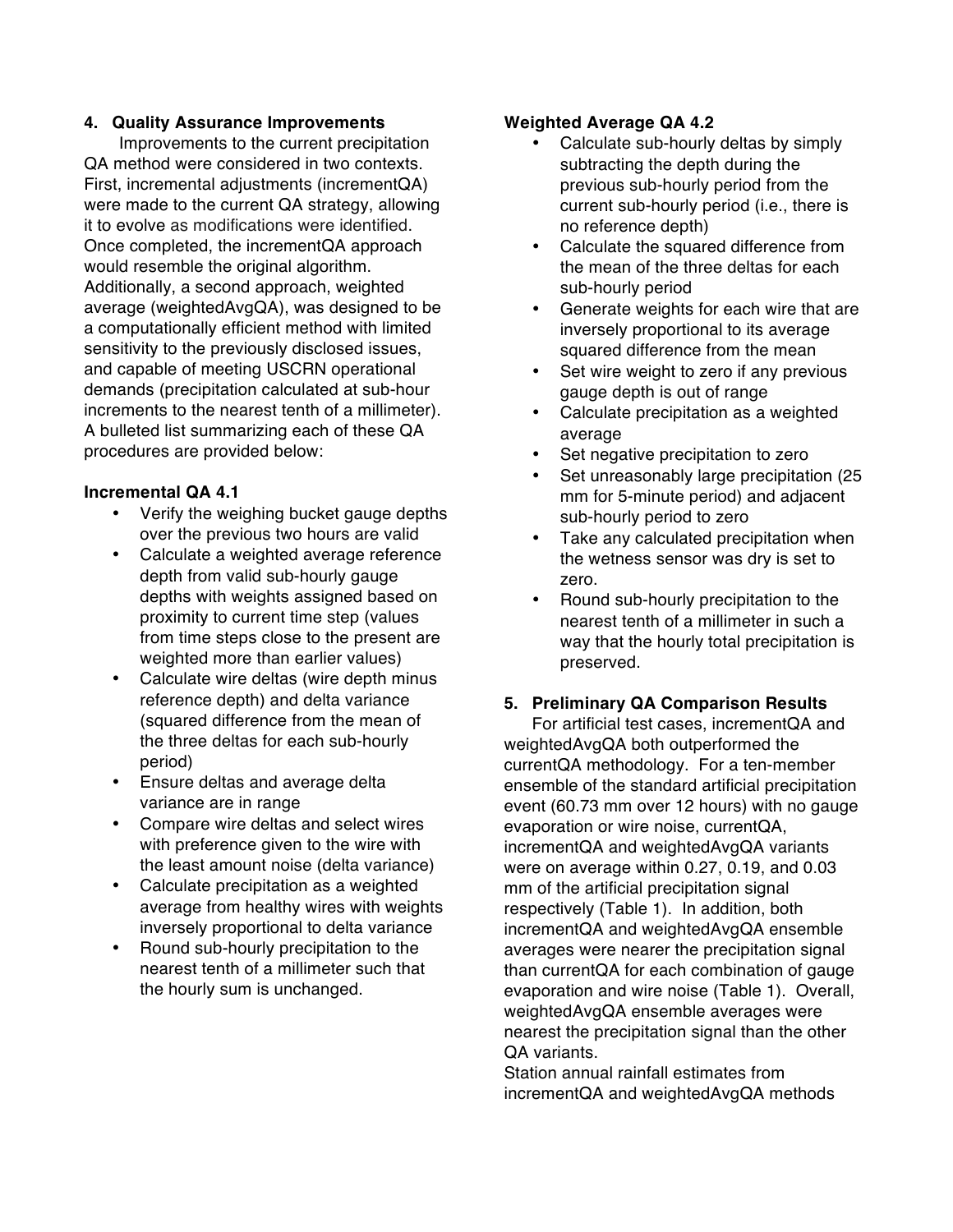were compared to currentQA (Table 2). For all twelve stations, weightedAvgQA annual accumulated rainfall was consistently greater than currentQA estimates by 0.15 to 7.56%. Most of these additional rainfall gains from weightedAvgQA occurred at the onset of a light precipitation event when currentQA limitations were more pronounced, as shown in Figure 3.However, annually accumulated rainfall comparisons between incrementQA and currentQA were sensitive to station location. For instance, at northern stations such as Quinault, WA, Buffalo, SD, Kingston, RI, and Arco, ID, annual precipitation estimates from incrementQA were typically greater than currentQA. However, the opposite was true for Southern stations, particularly those located in the desert southwest (Monahans, TX, Yuma, AZ, etc) (Table 2). As a percentage, differences between incrementQA and currentQA ranged between -15.53 to 5.18 %.

## **6. Discussion**

Potential enhancements to existing USCRN precipitation QC algorithms have been identified (i.e. reference depth sensitivities, too stringent checks, and frequent rounding). While USCRN precipitation data are of high quality, these issues have prompted the development of USCRN next generation precipitation QA strategies.

Artificial precipitation event tests have shown improvements for both strategies (incrementQA and weightedAvgQA) relative to the currentQA. However, this was not the case for annual precipitation totals. IncrementQA results were sensitive to gauge evaporation, and in some cases significantly under caught compared to currentQA. Performance for weightedAvgQA was much more consistent with respect to currentQA, capturing on average 2.8% more annual precipitation.

To fully assess next generation QA performance, further testing that includes additional artificial cases and network wide

comparisons are necessary going forward. With that said, the weightedAvgQA algorithm

has proved to be more skillful based on tests performed to date. In light of these findings and additional work needed to correct incrementQA sensitivity to gauge evaporation, additional tests will primarily involve weightedAvgQA.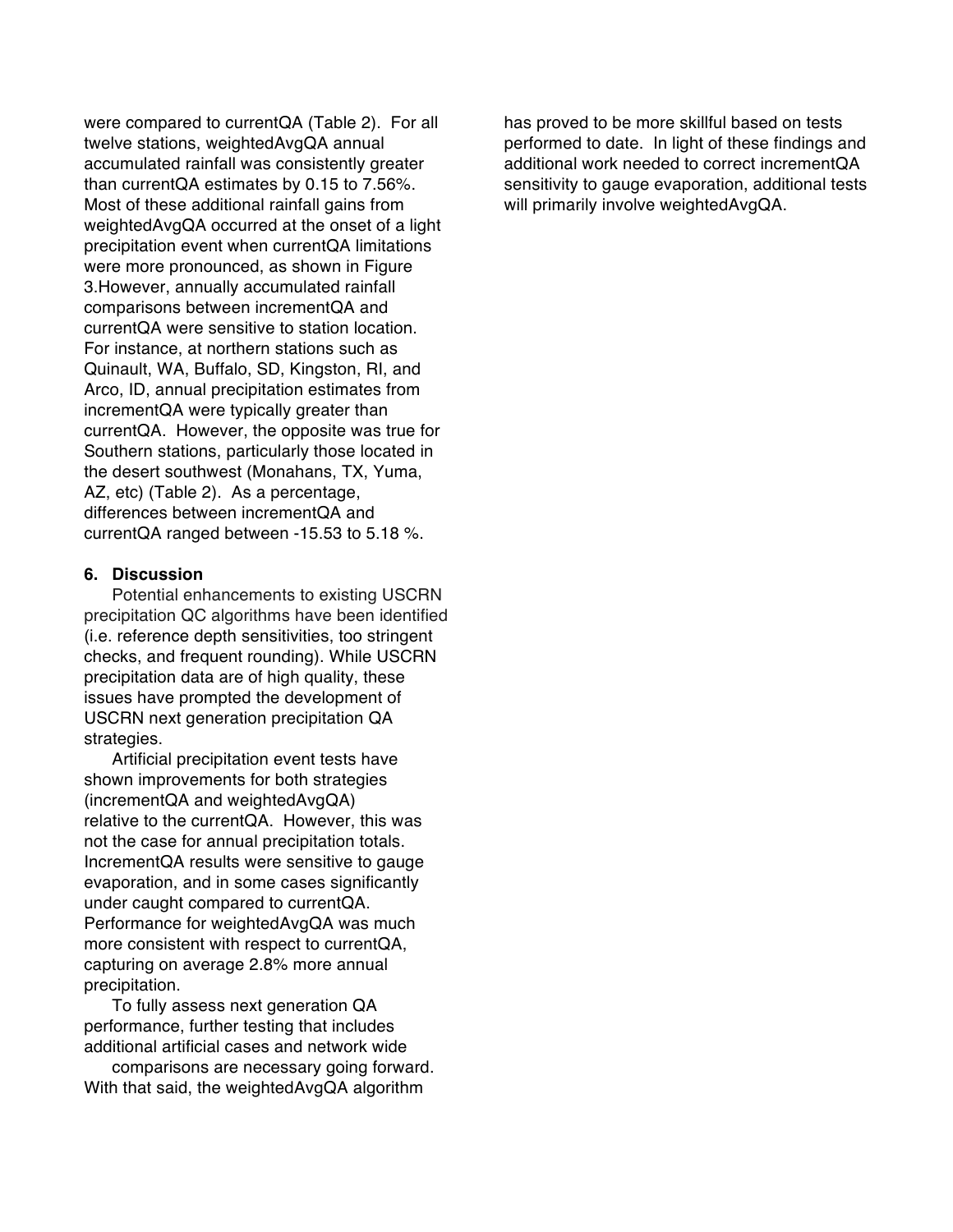Table 1. Ten-member ensemble average difference from the standard artificially generated precipitation signal for currentQA, incrementQA, and weightedAvgQA generated with various combinations of gauge evaporation and wire noise levels. Differences are reported in terms of magnitude in mm with color indicating the degree to which the ensemble average diverged from the precipitation signal.

|                    | Gauge       |      | <b>Wire Noise</b> |      |      |      |
|--------------------|-------------|------|-------------------|------|------|------|
| <b>QA Variant</b>  | Evaporation | 000  | 111               | 113  | 133  | 333  |
| CurrentQA          | 0.00        | 0.27 | 0.22              | 0.52 | 0.56 | 0.52 |
|                    | 0.01        | 0.17 | 0.25              | 0.43 | 0.48 | 0.43 |
|                    | 0.02        | 0.09 | 0.26              | 0.44 | 0.36 | 0.36 |
| <b>IncrementQA</b> | 0.00        | 0.19 | 0.10              | 0.13 | 0.22 | 0.40 |
|                    | 0.01        | 0.09 | 0.10              | 0.10 | 0.18 | 0.42 |
|                    | 0.02        | 0.07 | 0.10              | 0.17 | 0.20 | 0.35 |
| WeightedAvgQA      | 0.00        | 0.03 | 0.07              | 0.08 | 0.13 | 0.23 |
|                    | 0.01        | 0.03 | 0.08              | 0.08 | 0.12 | 0.21 |
|                    | 0.02        | 0.04 | 0.07              | 0.09 | 0.13 | 0.21 |



Figure 3. Same as Figure 2 with the inclusion of incrementQA (red bar) and weightedAvgQA (purple bar) precipitation. WeightedAvgQA caught more rainfall at the onset of the precipitation event than both currentQA and incrementQA in line with tipping bucket gauge.